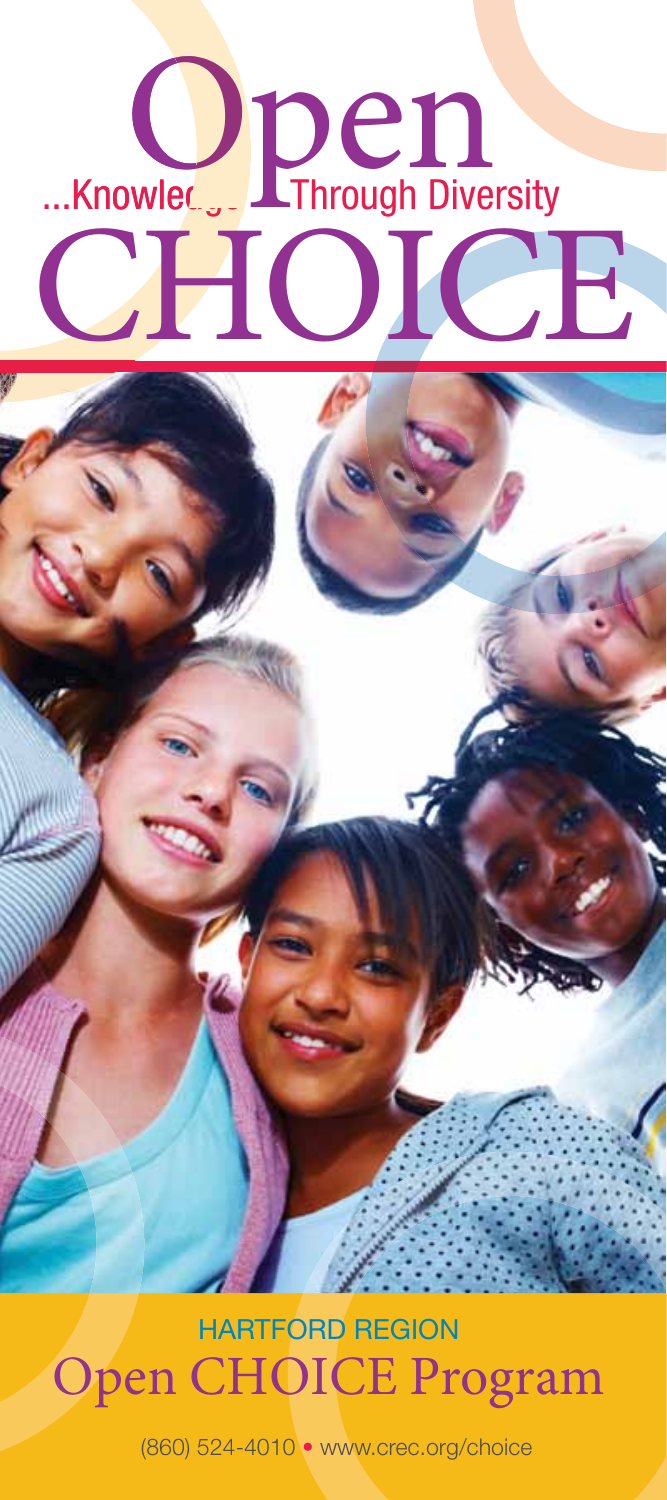

# **Open Choice Makes a Difference**

**The Hartford Region Open Choice Program (formerly Project Concern) is part of a statewide**  choice program that offers Hartford students the **opportunity to attend public schools in suburban towns, and suburban students the opportunity to attend public schools in Hartford, at no cost to the student's family.** 

**The goal of the Open Choice Program is to improve academic achievement, reduce racial, ethnic and economic isolation and provide all children with a choice of high quality educational programs.**

 **Research studies show that students in integrated schools are more likely to graduate from high school, go on to college, and graduate from college. The Capitol Region Education Council (CREC) is one of four agencies in Connecticut that manages an Open Choice program.**

 *Our multi-lingual Open Choice team works closely with school districts to help support students and their families. Together, we can help your child participate in a rewarding, diverse educational experience that will prepare him/ her for a successful future.*

# **Open Choice Early Beginnings (OCEB)**

works closely with<br>dents and their families.<br>exticipate in a reward-<br>that will prepare him/<br>**nings (OCEB)**<br>garten component of<br>to improve the aca-<br>Depen Choice students.<br>cademic instructional<br>set the rigorous goals of<br>artm OCEB is the pre-school and kindergarten component of Open Choice. The goal of OCEB is to improve the academic success and integration of Open Choice students. Students receive both social and academic instructional support in a full-day program to meet the rigorous goals of the school district and the CT Department of Education. Through combined efforts of all educators involved in the Early Beginnings program, students receive a well-rounded education. Resources include CREC literacy facilitators for Kindergarten students, high quality instruction aligned to state standards, an integrated educational setting, and regular home-school communication supported by the Early Beginnings Resource Specialist.

# **"Science Everywhere" Summer Academy**

The Summer Academy is available to Open Choice elementary and middle school students in grades 1-8. Students are accepted into the program based on recommendations from their parent, school or Open Choice staff. Students who participate in the "Science Everywhere" Summer Academy are involved in daily enrichment activities including a hands-on Science and Math curriculum and field trips in July. Transportation is provided, as well as breakfast and lunch. Families may also choose to select the summer program offered in their child's district.

# **Choice Student Support Center (CSSC)**

The CSCC is an after-school program available to Open Choice middle and high school students in grades 6 -12, which focuses on providing students with academic support and social/emotional strategies. Students participate in tutoring services, on-going academic assessments, and recreational activities. Student achievement is assessed through the analysis of academic work and feedback from school guidance counselors and social workers. The certified social worker provides counseling, both one-onone and in small groups, for students who need these services. The program runs for three nine week sessions allowing students to register at any time from October -May. Transportation is provided to the CSSC from the student's district.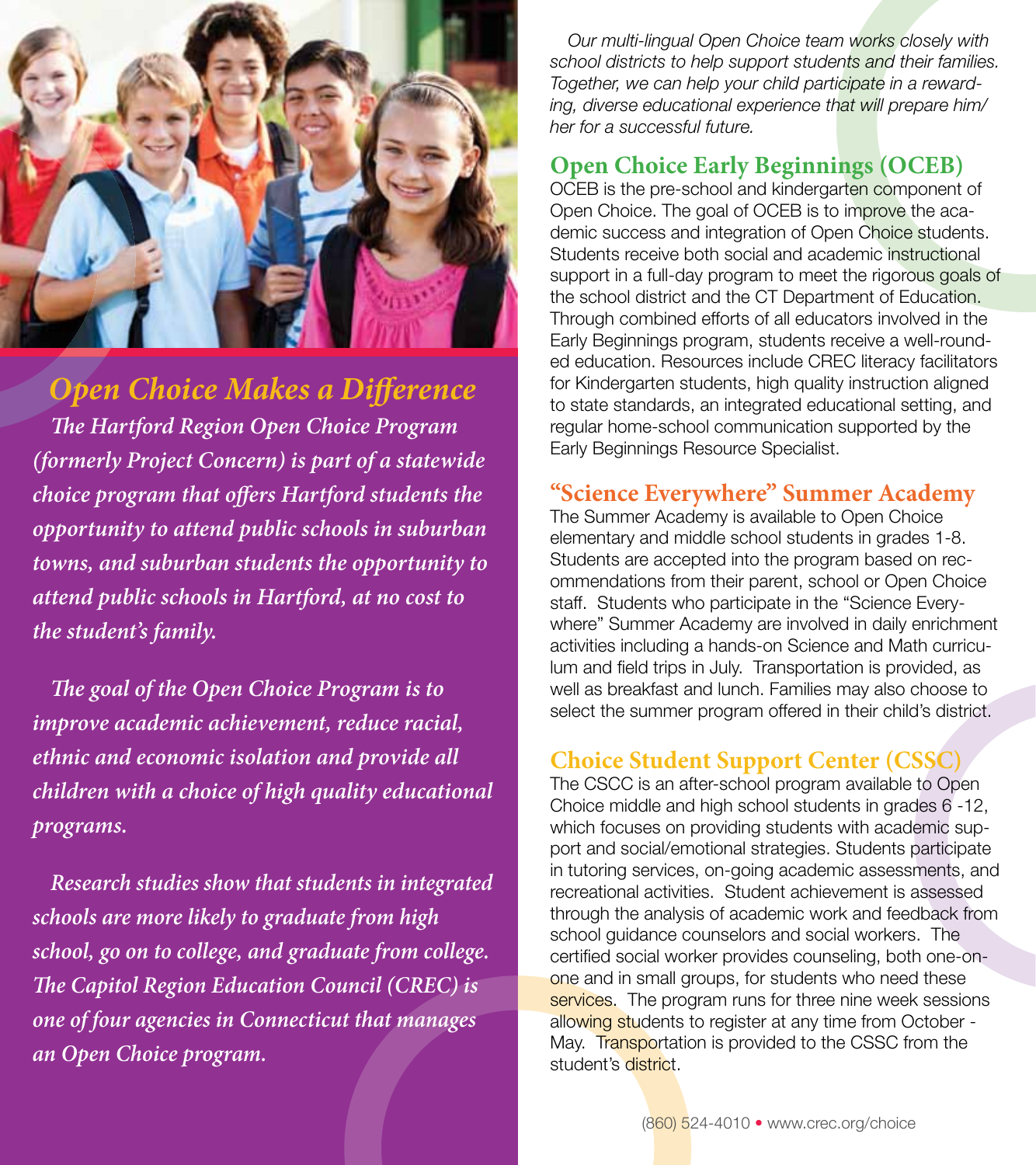# **Facts about the Open Choice Program:**

#### In the 2011-2012 school year, there are approximately 1.500 students enrolled in 135 schools in 29 school districts.

- The program is open to children in PreK 3 through grade 12.
- Hartford resident students may apply to attend public school in the 28 surrounding suburbs.
- Suburban residents may apply to attend a Hartford Public School.
- Free transportation is available to Hartford PreK-12 grade residents and suburban K-12 grade students residing in the RSCO transportation zone.
- All students are encouraged to apply for the program including students who are gifted and talented, English language learners and special education.
- The majority of Open Choice high school graduates attend higher education institutions including four year colleges; such as Northeastern University, Howard University and the University of Connecticut.

# **Benefits of the Open Choice Program:**

- Full Day Preschool and Kindergarten programs
- Once enrolled, students attend school in the Open Choice district until high school graduation.
- Effort is made to place siblings in the same school district at the time of placement or transfers to a sibling's district may be requested.
- Support is offered to families and students from Support Specialists in each district.
- Student Support Center in Hartford for middle and high school students for additional academic and social support.
- Summer Program for elementary and middle schools' students.
- Literacy Facilitators for Kindergarten students.

# **Lottery Application Process:**

The Regional School Choice Office (RSCO) assists and supports parents in completing RSCO lottery applications and in making educational choices. You must submit a RSCO lottery application either online at www.choiceeducation.org or a paper application available at the RSCO by Friday, January 20, 2012. Students are selected through a blind lottery process and will be informed of placements beginning in March 2012 for suburban residents and April 2012 for Hartford residents. Students who are not selected during the lottery process will be placed on a wait list, which expires annually.

 For more information about Open Choice, you should attend a RSCO fair and an Open Choice open house. RSCO fair dates and Open Choice open house dates are available on the website at www.crec.org/choice.

# **Lottery Placement Procedures:**

- Students who choose only Open Choice on the RSCO application, will be placed first
- Students with enrolled siblings have priority placement
- RSCO attempts to place all applying siblings in the same district

# **Participating Open Choice Districts**

 The Hartford Region Open Choice districts include Avon, Berlin, Bolton, Canton, Cromwell, East Granby, East Windsor, Ellington, Enfield, Farmington, Glastonbury, Granby, Hartford, Newington, Plainville, Portland, Simsbury, Somers, South Windsor, Southington, Suffield, Vernon, West Hartford, Wethersfield, Windsor, and Windsor Locks.

# **Eligibility:**

 Hartford residents who are interested in attending a suburban public school in grades PreK 4 through grade 12. Suburban residents who are interested in attending selected Open Choice Schools in Hartford.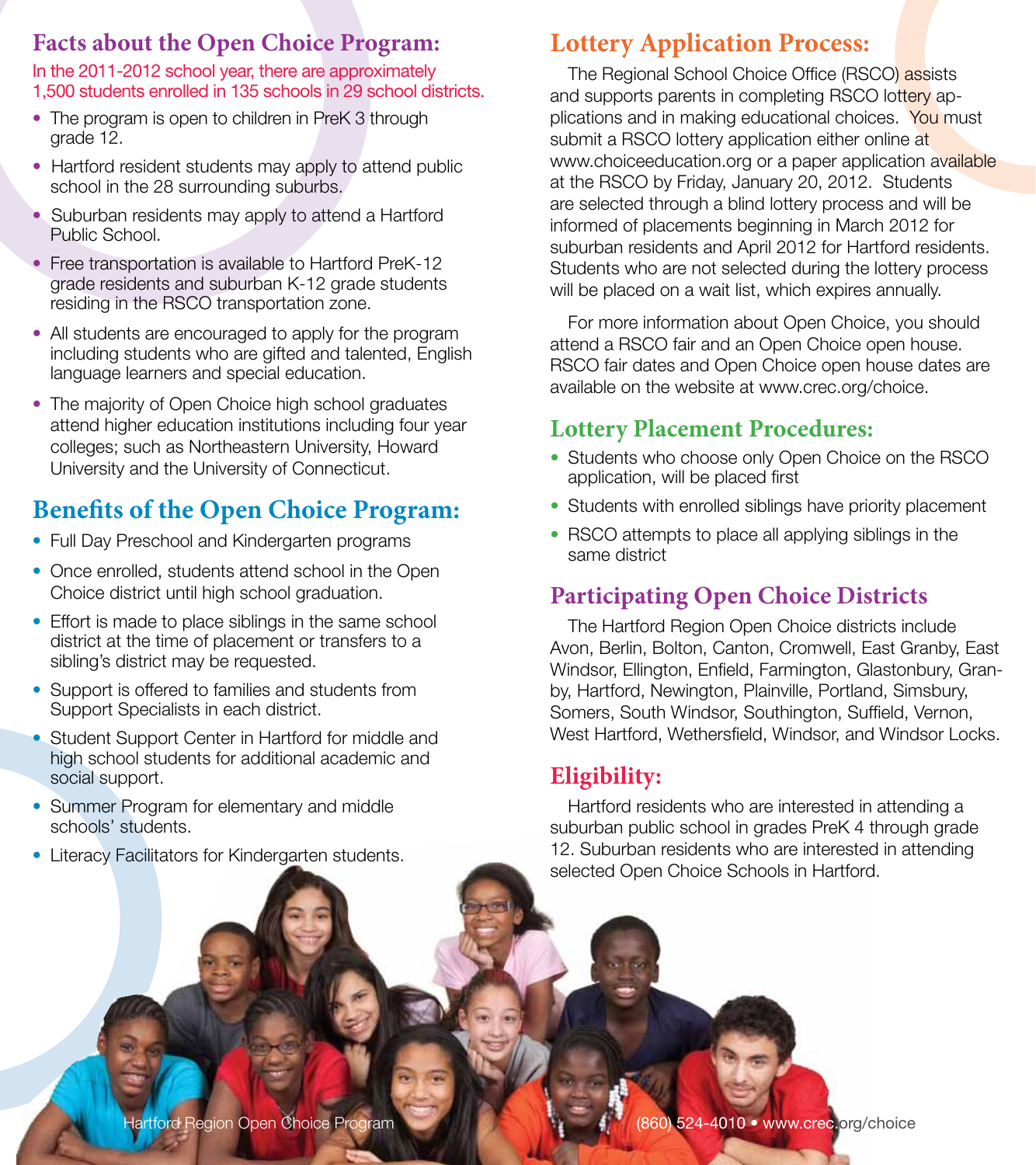# Open CHOICE Program Suburban Districts HARTFORD REGION

**Hartford residents applying for Open Choice may be placed in anyone of the following suburban school districts in grades PreK 4-12.**

#### **District:** Avon, CT

**District Website:** http://www.avon.k12.ct.us/ **Location:** 10 Miles W of Hartford

**District Philosophy:** Coupled with supportive government agencies and a beautiful location, Avon is considered to be one of the most desirable communities in the state. Avon has demonstrated a strong commitment to education by its emphasis on student achievement, improved school facilities, and parent involvement. Avon parents are encouraged to participate in school affairs and have demonstrated their support for education at town meetings, a strong volunteer program, and an active PTO in each school.

**Student/Teacher Ratio:** 15:1

#### **District:** Berlin, CT

**District Website:** http://www.berlinschools.org **Location:** 15 Miles SW of Hartford

**District Description:** The purpose of public education in Berlin is to stimulate and guide, along with parents, the intellectual, emotional, and physical growth of all students in the community toward responsible, self-disciplined, creative, contributory, and perceptive citizenship in a free society. To accomplish this purpose, the system of education must recognize individual differences while helping each student to develop toward his or her full potential. Each and every student in



the Berlin Public Schools will achieve established, rigorous, performance standards in all areas of student learning by becoming independent strategic readers, problem solvers, and critical thinkers.

**Student/Teacher Ratio:** 13:1

#### **District:** Bolton, CT **District Website:** http://www.boltonpublicschools.com/ **Location:** 15 Miles E of Hartford

**District Description:** The Bolton Public Schools community collaborates to encourage learners to become ethical citizens who are innovative, influential leaders in their world. Current initiatives include engaging the community, staff, families, students, and alumni in sup-



porting the schools and improving educational outcomes for all students and coordinating an ongoing review of student performance for program evaluation and program development. **Student/Teacher Ratio:** 10:1

#### **District:** Canton, CT

**District Website:** http://www.cantonschools.org **Location:** 13 Miles W of Hartford

**District Description:** Our mission is to prepare productive, tolerant and responsible citizens with the character and independence to embrace and contribute to the world. Individually and collectively the



Community, Families, Faculty, and the Canton Board of Education hold these values for themselves and for the children they serve. Our School District is a Lighthouse District, one that other communities look to. **Student/Teacher Ratio:** 13:1

**District:** Cromwell, CT **District Website:** http://cromwell.k12.ct.us/ **Location:** 13 Miles S of Hartford

**District Description:** The Cromwell Public Schools educate and inspire all students to apply the essential skills needed to become productive and responsible citizens in a rapidly changing world. In pursuing this Mission, the Cromwell Public School community believes that all students are valued and deserve an education that addresses



their academic, physical, and social/ emotional needs and that all members of the community must uphold high expectations, be accountable, and demonstrate a commitment to excellence.

**Student/Teacher Ratio:** 12:1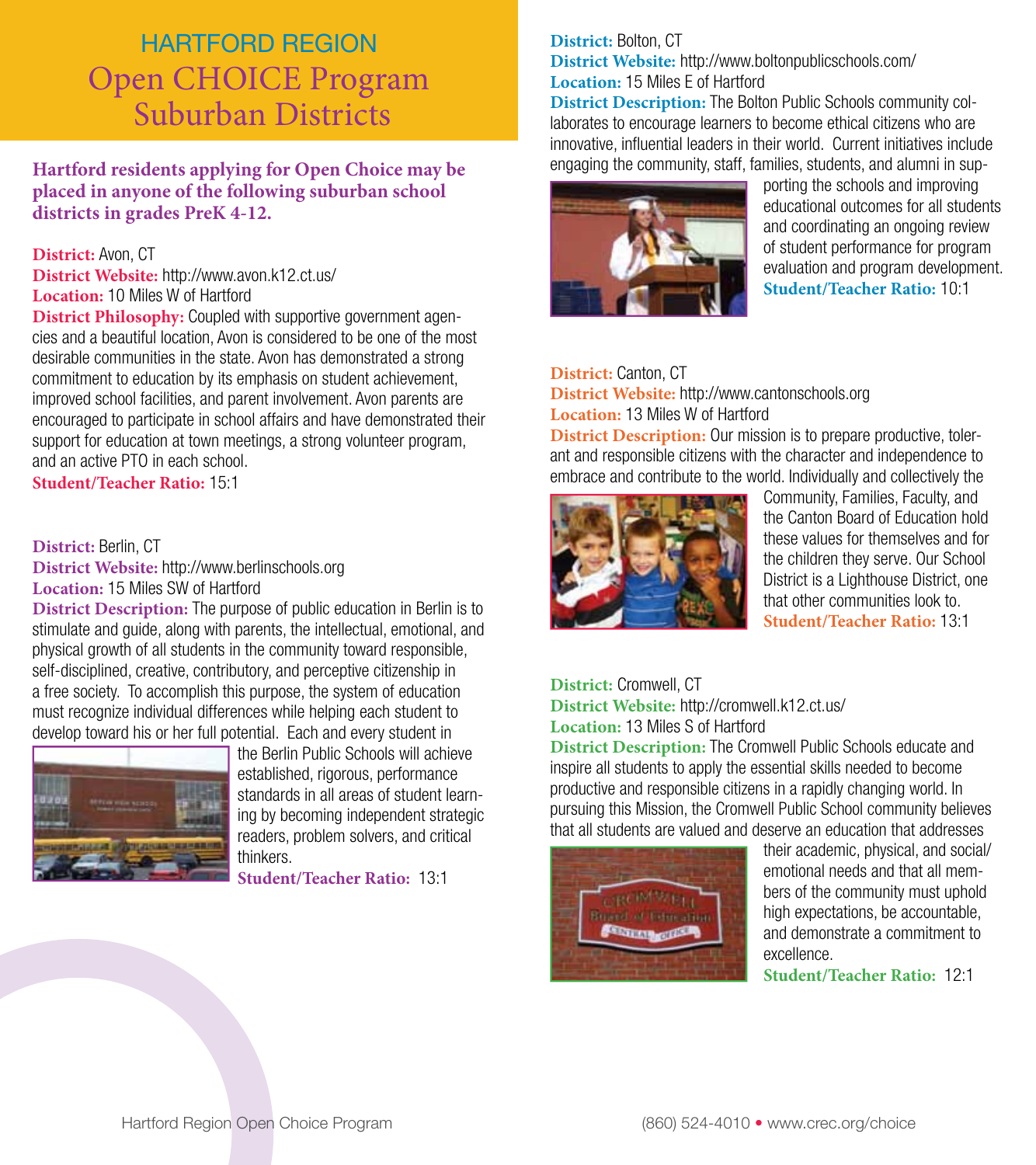## **District:** East Granby

**District Website:** http://www.edline.net/pages/east\_granby public\_schools

## **Location:** 13 Miles NE of Hartford

**District Description:** The mission of the East Granby Public



Schools is to promote the intellectual, artistic, social, emotional and physical development of all students enabling to become productive citizens in our democratic society. **Student/Teacher Ratio:** 12:1

#### **District:** East Windsor

**District Website:** http://www.eastwindsorschools.org/ **Location:** 16 Miles N of Hartford

**District Description:** East Windsor is known for its pastoral beauty—acres of rolling fields and woodlands blanket the town. The East Windsor Public Schools provide a climate that inspires the school community to achieve their full potential through continuous improvement, mutual trust and respect. The administrative team includes



nine professionals throughout the district—a principal and assistant principal in each of East Windsor's three schools; Directors of Curriculum and Special Education; and the Superintendent of Schools. **Student/Teacher Ratio:** 12:1

## **District:** Ellington, CT

**District Website:** http://www.ellingtonpublicschools.org/ **Location:** 18.9 Miles NE of Hartford

**District Description:** Ellington students will be prepared to enter a rapidly changing and complex world with strong academic skills, breadth of knowledge, depth of understanding, commitment to others, and the attitudes necessary to become productive, contributing citizens. Our Mission Statement includes the following: Focusing resources to create a well-maintained infrastructure that provides each student with a safe and orderly environment as well as access to technology and other tools, which support and enrich the learning process.



Encouraging and developing a strong bond among students, faculty, staff, parents and community with each individual accepting the responsibility for his/her role in the learning process. **Student/Teacher Ratio:** 14:1

## **District:** Enfield, CT

**District Website:** http://www.enfieldschools.org/home/ **Location:** 20 Miles N of Hartford

**District Description:** Enfield Public Schools offer a comprehensive PK-12 grade program. A full array of academic, co-curricular, and extra-curricular opportunities are offered. The district consists of four PK-2 Primary Schools, three 3rd-5th grade Intermediate Schools; a 6-8th grade Middle School; and two 9-12th grade Senior High Schools. Approximately 5640 students are enrolled in the Enfield Public Schools. The District is governed by a nine member Board of Education. **Student/Teacher Ratio:** 12:1

## **District:** Farmington, CT

District Website: http://www.fpsct.org/

**Location:** 12 Miles W of Hartford District

**District Description:** The Farmington Public Schools believe that all students are capable of acquiring the knowledge, skills and dispositions needed for productive, ethical and responsible citizenship in an evolving world community. As an innovative learning organization, the Farmington school district is deeply committed to continuous improvement. Thus, collaborative interactions among students, educators, parents and families emphasize the importance of clear expectations, rigorous standards-led curriculum, inspired instruction, personal effort and engaged relationships leading to high levels of achievement for all learners. The mission of the Farmington Public Schools is to enable all students to achieve academic and personal excellence, exhibit persistent effort and live as resourceful, inquiring and contributing global citizens.

## **District:** Glastonbury, CT

**District Website:** https://www.glastonburyus.org/Pages/Default.aspx **Location:** 6.9 Miles SE of Hartford

**District Description:** The Glastonbury Public Schools, in partnership with the entire community, prepare students in a safe, supportive, and



dynamic environment to think critically, communicate effectively, and act ethically and responsibly. We believe we must ensure the learning and application of fundamental knowledge and skills. We will also set and articulate high expectations for all students. **Student/Teacher Ratio:** 13:1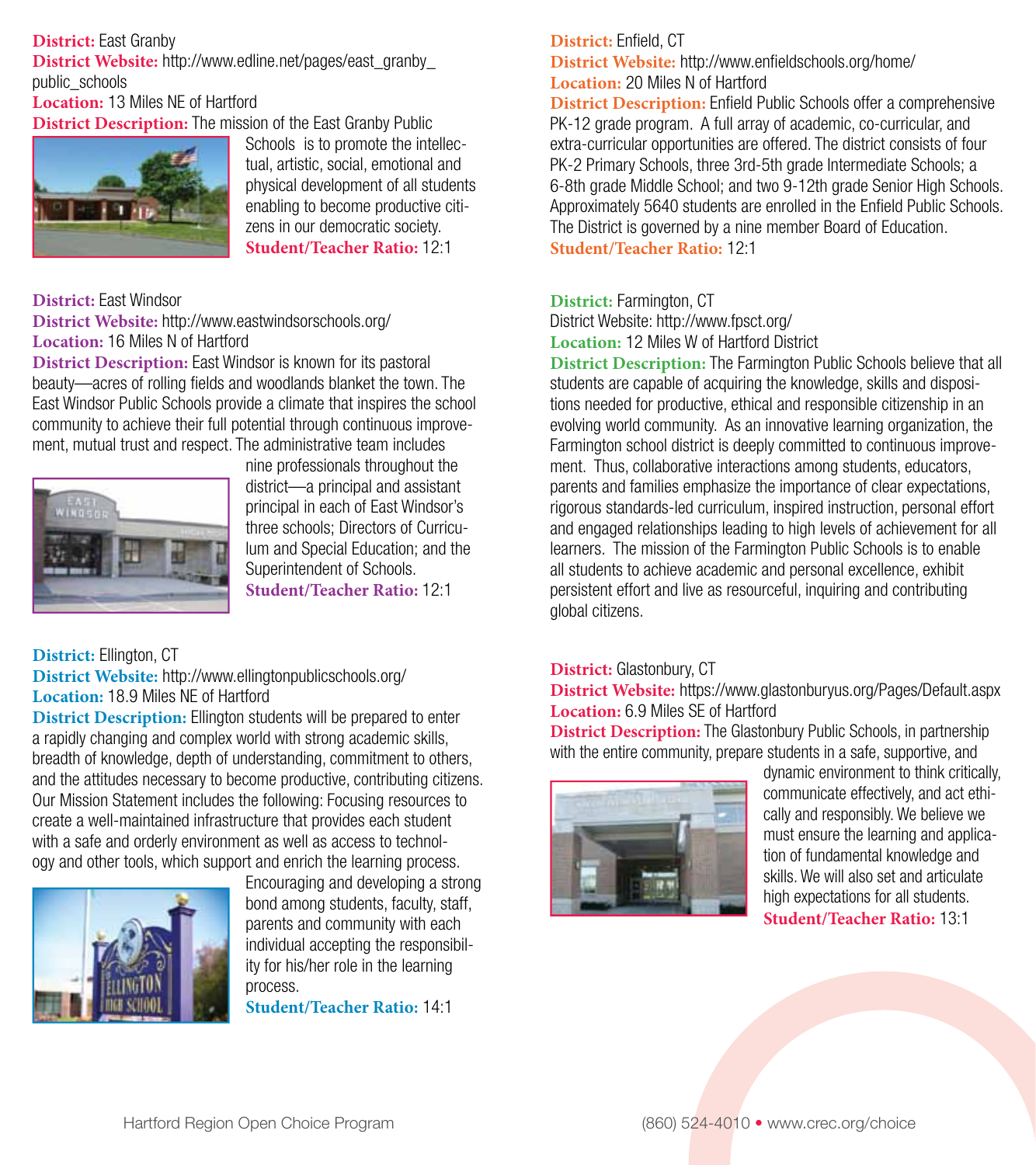

**District:** Granby, CT **District Website:** http://www. granby.k12.ct.us/ **Location:** 20 Miles NW of Hartford **District Description:** All students become powerful thinkers, effective collaborators, and compassionate

contributors in preparation for success in a dynamic, interdependent world. Systemically improve students' ability to analyze and synthesize information, solve problems and articulate/defend a position. **Student/Teacher Ratio:** 14:1



**District:** Newington, CT **District Website:** www.npsct.org **Location:** 8.9 Miles S of Hartford **District Description:** The curriculum of the Newington Public Schools provides a comprehensive, diverse and challenging array of rich learning

experiences to meet the needs of all students. Based on State and National Standards, the curriculum provides the framework of the student's educational journey kindergarten through the senior year in high school. Measurable student learning objectives and methods of assessing learning allows the monitoring of every student's progress and achievement. **Student/Teacher Ratio:** 21:1

#### **District:** Plainville, CT

**District Website:** http://www.plainvilleschools.org/ **Location:** 14 Miles W of Harford **District Description:** Promote higher student achievement in



English / Language Arts, Mathematics, and Science through continuous improvement. Support strong co-curricular programs for students. Promote a safe, secure, and positive learning environment. **Student/Teacher Ratio:** 15:1

#### **District:** Portland, CT **District Website:** www.portlandct.org **Location:** 17.9 Miles S of Hartford

**District Description:** The Portland Public Schools prides itself on its small class sizes and first-rate education provided by dedicated, caring teachers. Our goal is that every student become a successful reader, writer, and mathematician, with a sense of personal responsibility and respect for others. Portland's Intermediate School has recently received a National Blue Ribbon School of Excellence Award and was recognized as one of America's Top 100 Small Towns **Student/Teacher Ratio:** 15:1

**District:** Simsbury, CT **District Website:** http://www.simsbury.k12.ct.us **Location:** 12.7 Miles W of Hartford



**District Description:** The Simsbury Public Schools prepares students for a global, interconnected society, which requires facility with relationships, higher order thinking, technology and languages. Teachers collaborate on a regular basis and

instill joy and excitement about learning. They are experts in instruction and content knowledge, emphasizing 21st century skills across all curricular areas. The curriculum emphasizes critical and creative thought, problem solving, effective communication, artistic expression, an understanding and appreciation of diverse cultures as well as physical, social, and emotional wellness. High school and middle school students are subject to rigorous end of course assessments. Student learning targets for all elementary students include reading at grade level by the end of grade 3 and writing at grade level by the end of grade 6. **Student/Teacher Ratio:** 17:1

## **District:** Somers, CT

**District Website:** http://www.somers.k12.ct.us/district/ **Location:** 24 Miles NE of Hartford



**District Description:** The vision of the Somers Public Schools is to challenge our students and staff to pursue excellence, foster creative expression and to develop a concern for the quality of life for all. Our vision embraces a culture and environment

that: promotes lifelong learning; develops self-worth; supports uniqueness and diversity; and empowers individuals to make choices that lead to lives filled with dignity, respect, happiness and opportunity. **Student/Teacher Ratio:** 16:1

#### **District:** South Windsor, CT **District Website:** http://www.southwindsorschools.org/



**Location:** 8 Miles N of Hartford **District Mission Statement:**  Educate all Children to Their Fullest **Potential**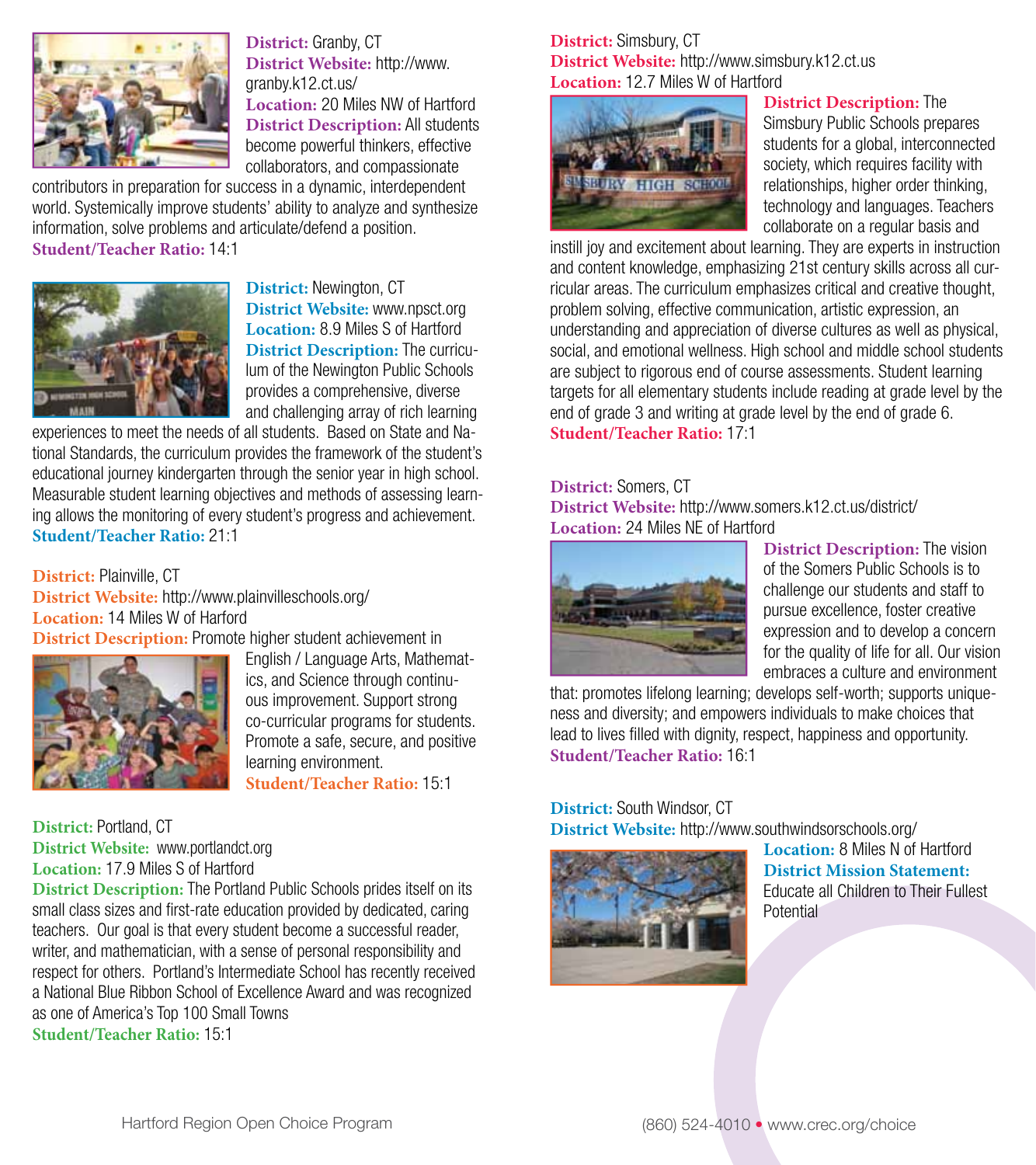

**District:** Southington, CT **District Website:** http://www. southingtonschools.org/ **Location:** 18.8 SW of Hartford **District Description:** Students engage in a range of educational experiences to become informed, adap-

tive problem solvers who effectively communicate, rise to challenges, and are committed to improve themselves and their communities. **Student/Teacher Ratio:** 16:1



**District:** Suffield, CT **District Website:** http://www. suffield.org/

**Location:** 19 Miles N of Hartford **District Description: The Suffield** Public Schools believes that one of its most important responsibilities

is to work with parents and the community to prepare students to be confident, thoughtful, contributing citizens, now and throughout their lives. We believe that our school system helps develop these qualities by creating an atmosphere that fosters a sense of belonging and acceptance. This supports students as they learn and grow and prepare to take their places in the world.

**Student/Teacher Ratio:** 15:1

**District:** Vernon, CT **District Website:** http://vernonschools.com/ **Location:** 17 Miles E of Hartford



**District Description:** The Vernon Public Schools, in partnership with family and community, is committed to provide a quality education, with high expectations, in a safe environment where all students become independent learners and productive

contributors to society. Our goals are to (1) build and improve relationships and partnerships with family and community; (2) increase the achievement of every student through high quality curriculum, instruction, and assessment; and (3) promote safe environments that are socially, emotionally, and physically conducive to learning. **Student/Teacher Ratio:** 20:1

**District:** West Hartford, CT **District Website:** http://www.whps.org/whps/ **Location:** 3 Miles NW of Hartford

**District Description:** Providing ALL students with high expectations, a rigorous and relevant curriculum, and dynamic teaching in order for them to realize their potential is the central goal of the West Hartford Public Schools' commitment to continuous improvement. The mission, core values that inform the mission and the four-year goals all serve to drive the purpose, focus, and work of the organization. The District Model of Continuous Improvement is driven by these established goals and community expectations of the schools.

**Student/Teacher Ratio:** 15:1

**District: Wethersfield, CT District Website: http://www.wethersfield.k12.ct.us/ Location:** 5 Miles S of Hartford



**District Description:** Education in Wethersfield is the shared responsibility of schools, students, families, and other community agencies working together so that Wethersfield students may realize their full potential. Accordingly, the mission of the

Wethersfield Public Schools is to ensure that all students will: Acquire skills and knowledge for life-long learning, enabling them to compete in a global economy; develop self-discipline and function as responsible citizens of society; and develop and understand their ethical, cultural, aesthetic, and intellectual values and respect those of others. **Student/Teacher Ratio:** 17:1

#### **District:** Windsor, CT

**District Website:** http://www.windsorct.org **Location:** 5.9 Miles N of Hartford

**District Description:** The Windsor Public Schools, in partnership with families and the community, helps children become responsible and productive adults in a rapidly changing and increasingly diverse society.

#### **District:** Windsor Locks, CT

**District Website:** http://www.wlps.org/ **Location:** 22 Miles N of Hartford

**District Mission:** The WLPS will create and sustain a community of life-long learners where all students are engaged, empowered and expected to achieve at the highest levels and to become responsible,



contributing citizens in an everchanging, global society. **District Vision:** Where students succeed at levels never before imagined possible… **Student/Teacher Ratio:** 15:1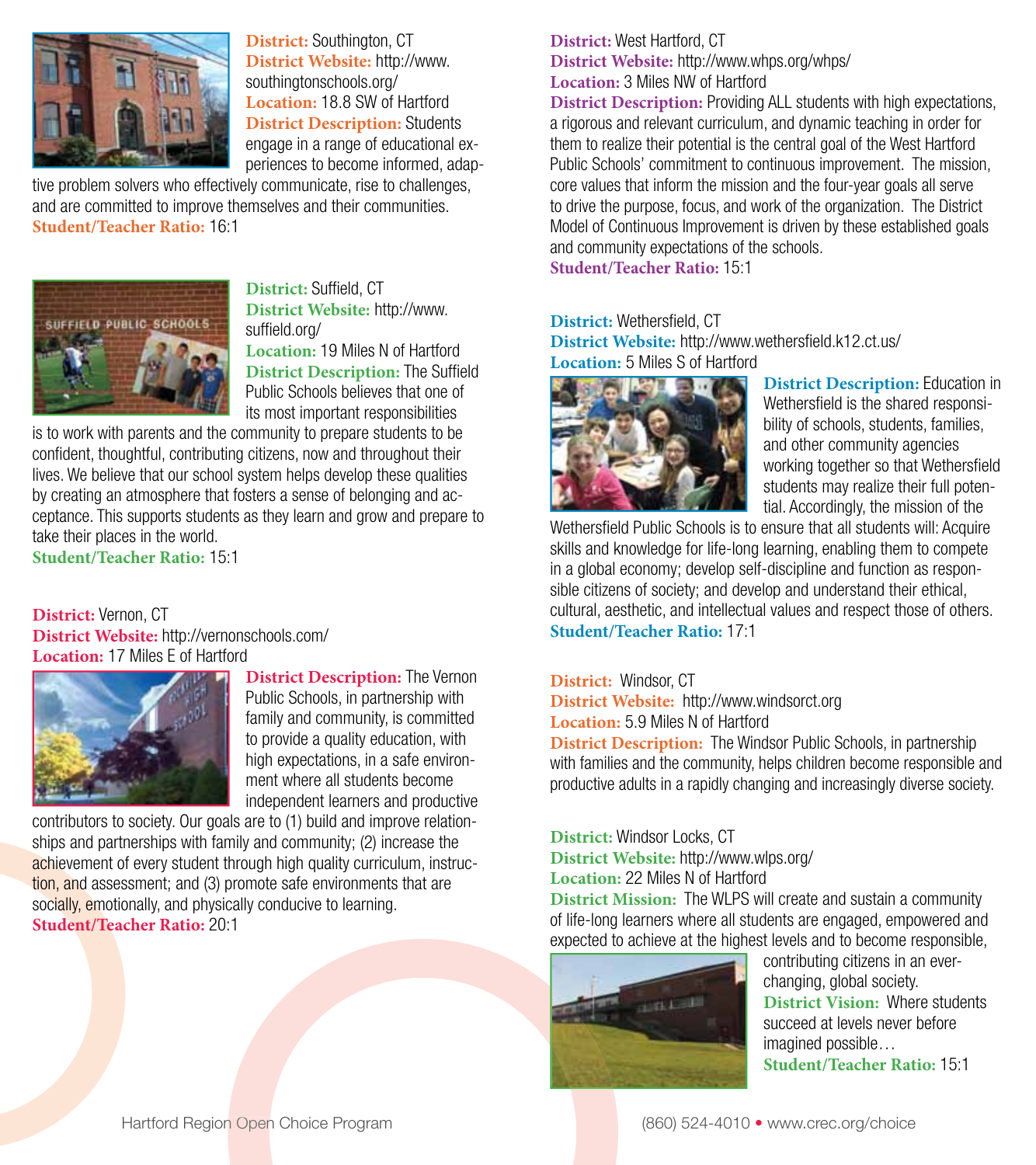# Open CHOICE Program Hartford District HARTFORD REGION

**Suburban residents applying for Open Choice may select from the following Hartford Public Schools.**

**District:** Hartford, CT **District Website:** www.hartfordschools.org **Location:** Connecticut's Capitol City

**District Description:** Hartford Public Schools provides all students with access to participation in a global economy through attainment of Academic Standards of the State of CT and readiness for postsecondary education. The schools selected from "The Capitol City's Portfolio District of Excellence", offer theme-based curriculum relating to student interests, rigorous college-ready curriculum, and enhanced teacher and staff commitment.

#### **Asian Studies Academy (ASA):**

#### Grades: PK4-8

Asian Studies Academy provides pre-kindergarten through grade 8 students with an intensive and comprehensive globalized education through Mandarin language and East Asian Studies. The ASA utilizes best teaching practices and technology in order to foster responsible, respectful and caring citizens who will grow up culturally sensitive and linguistically diverse.

#### **Betances Early Reading Lab School**

#### Grades: PK4-3

The Dr. Ramon Betances Early Reading Lab School is a multi-purpose, school-based research laboratory that incorporates the teaching of early literacy skills to students. The school provides an environment that nurtures, encourages, and challenges the growth of every child. This is accomplished through the school goals of increasing student achievement in reading, vocabulary development, math, and parent involvement.

#### **Breakthrough II School:**

#### Grades: PK3-6

Breakthrough II is modeled after the highly-successful Breakthrough Magnet School. The mission of the Breakthrough II School is for staff, families and community members of diverse backgrounds to work in partnership, developing students as models of outstanding character. Character development (B.R.I.C.K.) permeates the broad-based instruction, producing students with academic rigor, aesthetic appreciation, and physical expressiveness aimed at contributing to others. Connecticut's standards of learning are taught through interdisciplinary units with an emphasis on critical thinking skills.

#### **Dr. James H. Naylor School/ Central Connecticut State University Leadership Academy:** Grades: PK4-8

Dr. James H. Naylor/CCSU Leadership Academy is a dynamic, diverse learning community where students demonstrate civic responsibility as they become active, independent and confident learners and leaders. A fully embedded Professional Development School partnership with CCSU brings resources and opportunities for mentoring, projectbased learning, school-university community activities, and authentic exploration of pathways to college and careers. Supported by excellent teachers, a caring community and ongoing action research, students acquire, implement and master literacy, numeracy, technological, critical thinking and problem-solving skills as they develop their physical, artistic and personal potential.

#### **Expeditionary Learning Academy at Moylan School** Grades: PK4-8

Students at The Expeditionary Learning Academy at Moylan School engage in rigorous curriculum and participate in learning expeditions, case studies, projects, conversations with community experts, fieldwork, service learning and exhibitions of student work. The school design supports all students as they embark on a personal journey to develop a moral and educational compass for navigating their path to college readiness, fulfilling careers, and responsible citizenship. The Expeditionary Learning Academy at Moylan School is a pathway to the McDonough Expeditionary Learning School for grades 6-8.

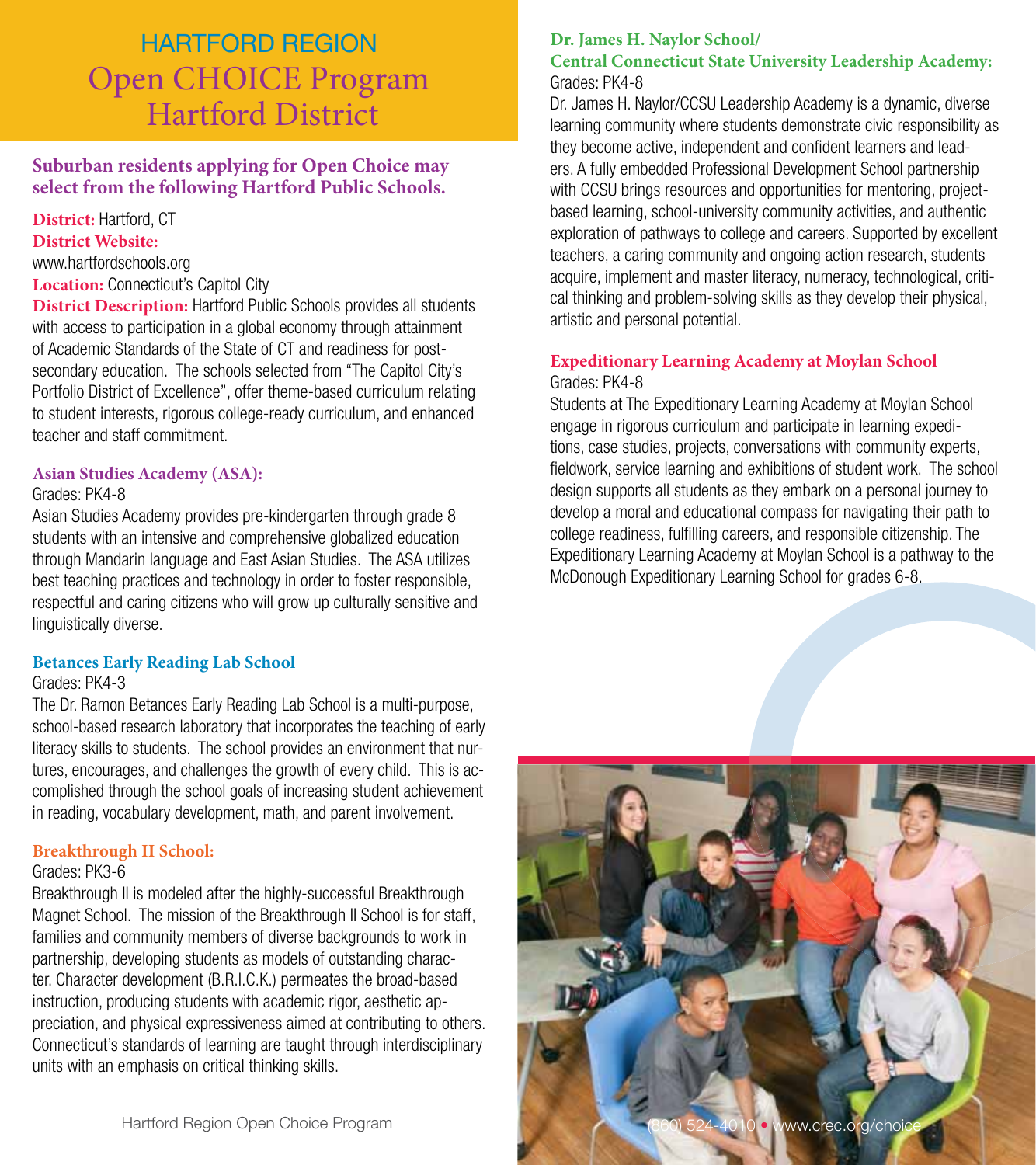## **Global Communications Academy**

Grades: K-5, 8-9

Global Communications Academy is an International Baccalaureate candidacy school which features a rigorously tested college preparatory curriculum. Emphasis is placed on critical thinking skills, advanced communication in languages, sciences and mathematics. GCA partners with the George Weiss' Say Yes which is a national non-profit education foundation committed to increasing high and college graduation rates by providing holistic supports and enrichment programming, including mentoring, tutoring and leadership development.

## **Moylan Montessori**

#### Grades: PK3-8

The mission of the Moylan Montessori School is to educate students through the highly successful educational methods and best practices of Dr. Maria Montessori. Children learn at their own pace using Montessori materials that help them explore and discover. Montessori education supports the way children learn naturally in specially prepared environments.

## **Engineering/Green TechnologyAcademy**

#### Grades: 9-12

The Academy of Engineering & Green Technology is designed for students who have an interest in Engineering or a related field such as technology, environmental science or scientific research. As a member of the National Academy Foundation, the academy has the following characteristics: business-led advisory board, paid industry internships, rigorous curriculum, and a small academy setting. Students complete a rigorous curriculum integrated with workplace based learning that support creativity, critical thinking, problem solving, communication and collaboration in a caring and respectful environment.

#### **High School, Inc.: Hartford's Insurance & Finance Academy** Grades: 9-12

High School Inc. is a college preparatory school and a member of National Academy Foundation. The school attracts high school student who are interested in pursuing careers in the insurance and financial services industries. Students will experience a planned sequence of specialized courses, provided by NAF, and be involved in the connection between the classroom and the real world through internships, mentoring and field work programs made possible through numerous business partnerships, including Travelers, Franklin Trust Federal Credit Union and others.

#### **Law and Government Academy** Grades: 9-12

The Law and Government Academy is designed for students with an interest in pursuing the fields of law, government, or community leadership. Through the rigorous study of the liberal arts students will develop their interpersonal, social and communication skills and develop a sense of responsibility to improve their community. Students have opportunities to take "early college experience" courses at UCONN and can participate in year-round paid internships.

## **Nursing Academy**

## Grades: 9-12

The Nursing Academy prepares students to successfully pursue a baccalaureate degree in Nursing or Health Sciences. The Academy partners with University of Connecticut Nursing and Capital Community College to prepare competent, compassionate practitioners who possess a solid knowledge of biology, chemistry, physics, and anatomy and physiology. The Academy curriculum is based on the concept of C.A.R.E. (Character, Accountability, Responsibility and Excellence). Students will have many opportunities to apply what they have learned in the classroom to real work situations and interact with experienced nurses and other health care providers in job shadowing and compensated internships.

## **Teacher Preparation Academy**

#### Grades: 9-12

The Teacher Preparatory Studies attracts, trains and recruits students who have an interest in the field of education at the PreK-12 and college levels. Students are provided with a rigorous curriculum that was created in conjunction with UConn's Neag School of Education. Students have many opportunities to participate in project based learning, community service and extracurricular activities related to the theme of education. Senior year Capstone projects include research, and field experiences that teach about the pedagogy and career paths in the field of education. Interns from the University of Connecticut interact and teach TPS students on a daily basis. TPS students have the opportunity to regularly meet with professors and visit the University of Connecticut campus.

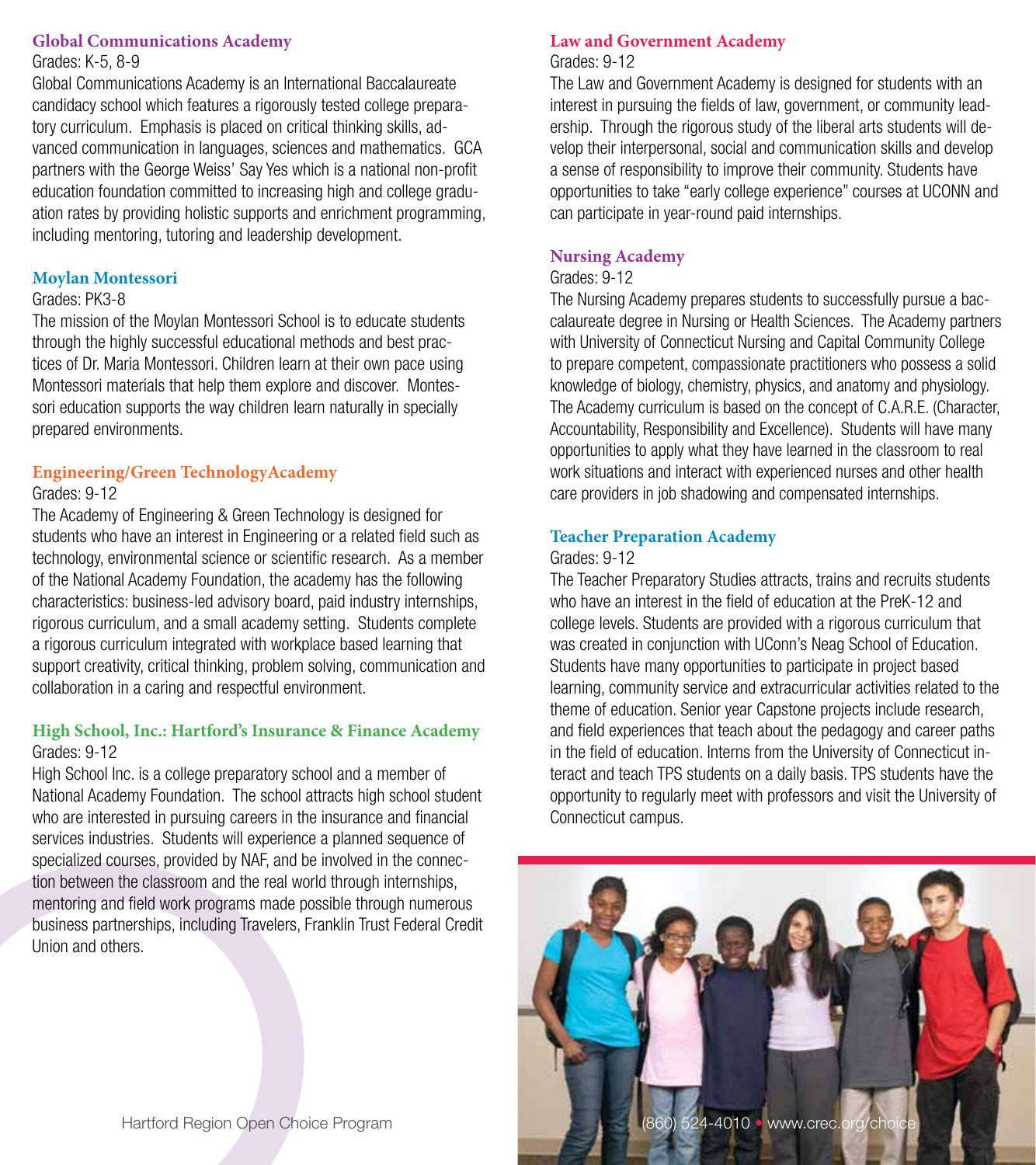# **"Because I am in Open Choice, I have learned to respect others**  and myself."

Choice Student Enfield Public Schools, Class of 2013

# **"The Open Choice Program means Success!"**

Choice Student Windsor Locks Public Schools, Class of 2013

# *"The Open Choice program* **has given me the chance to reach new opportunities."**

Choice Student Canton Public Schools, Class of 2013

**"" rough the years, I have been able to make many friends in the Open Choice program."**

Choice Student, West Hartford Public Schools, Class of 2014

**"I am really happy to see how the skills my son is developing in school are transferring to his learning at home. My family is excited to be part of a multicultural environment where diversity is recognized and celebrated."**

Choice Parent, Hartford Public Schools



**"Open Choice is about building bridges and knocking down walls. Through Open Choice, our children have the opportunity to show that even though they are different, their** desires are not so different and both sides can benefit from the union."

Choice Parent Glastonbury, Public Schools

**"To see my child grow into a positive person is very uplifting and encouraging while he's learning who he is as a person and accepting others that are different than him."** 

Choice Parent Suffield Public Schools

**"Open Choice has provided my daughter a challenging academic environment with expectations for high achievement in school and life."**

Choice Parent Wethersfield Public Schools